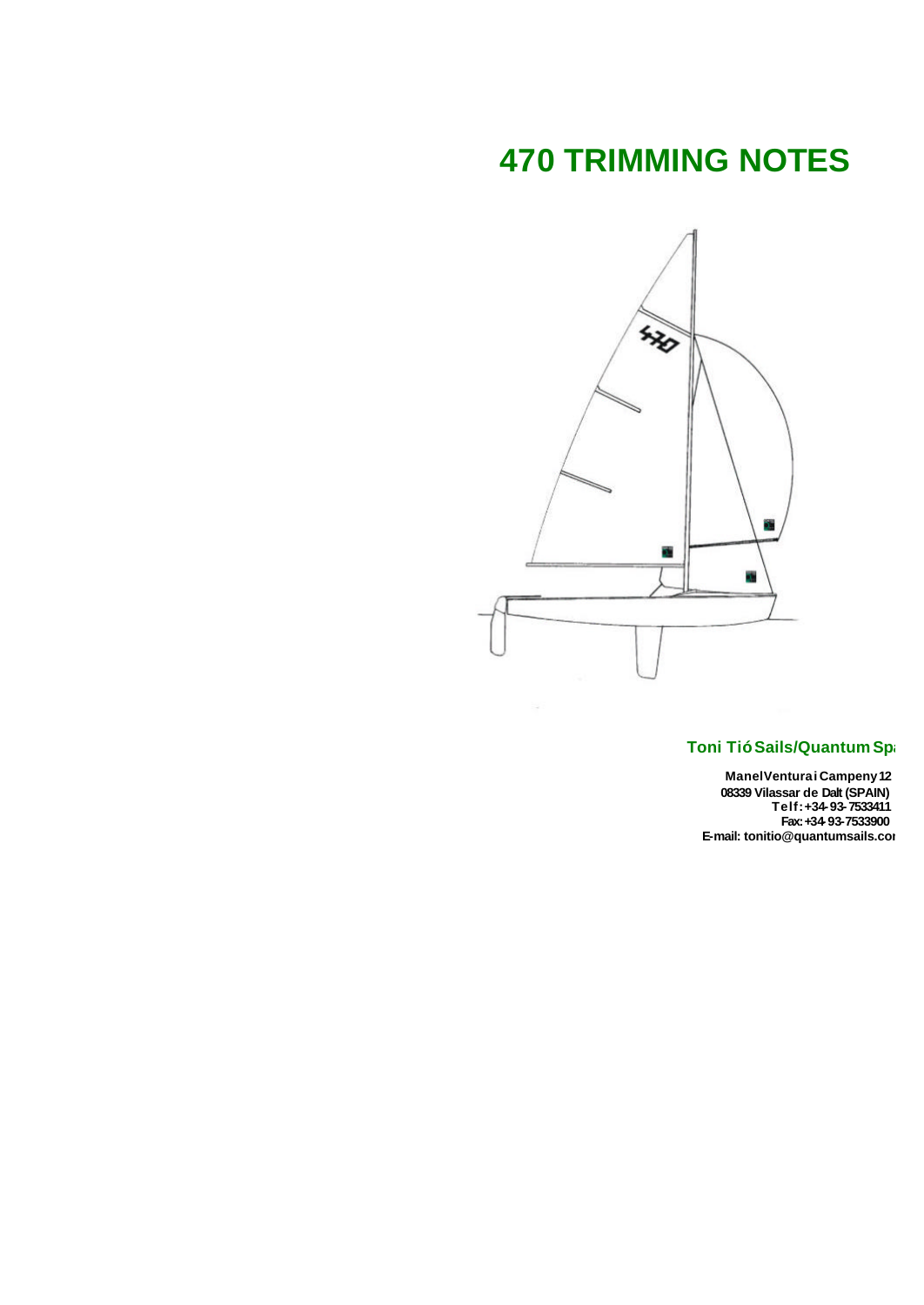

## **Toni Tió/Quantum Sails.**

#### 470Sailtrim andtuningguide

How to get the best out of your new Toni Tió/Quantum 470 sails

#### MAST STEP

The first consideration is the position of the mast step. It should be placed at a distance of 455 mm to 499 mm measured from the centreboard screw to the centre of the mast, depending on wind conditions. In strong winds the mast step should be moved forward, in order to move the sail centre of effort ahead, thus relieving windward helm. In case you should give lee helm, the mast step should be moved towards the back of the adjustment. Lowering the centreboard willalso assist in producinga fine light andbalancedhelm atthe tiller.

#### RIG TENSION

Modifying the rig tension will change the forestay sag (Jib Shape), the mast rake and the mast pre-bend (Main shape).

Less rig tension will produce a deeper jib shape, giving more power with less pointing. Also you will have more mast side bend (Opening the main Leech)

Settings:

( all values are taken in stay side )

| <b>WINDSPEED</b> | <b>SUPERSPARS</b> | LOOSE A   | $PT-1$    |  |
|------------------|-------------------|-----------|-----------|--|
| $0-5$ knots      | 34-35             | $40 - 41$ | $32 - 33$ |  |
| 6-16 knots       | 36-38             | 41-43     | 33-35     |  |
| Over 17 Knots    | 33-35             | 39-41     | $31 - 33$ |  |

#### SPREADERS

There are two variables to consider, length and deflection. Length is measured from the side face of the mast to the shroud. Deflection is measured from an imaginary line joining the shrouds at the end of the spreaders tothe after endof the mast.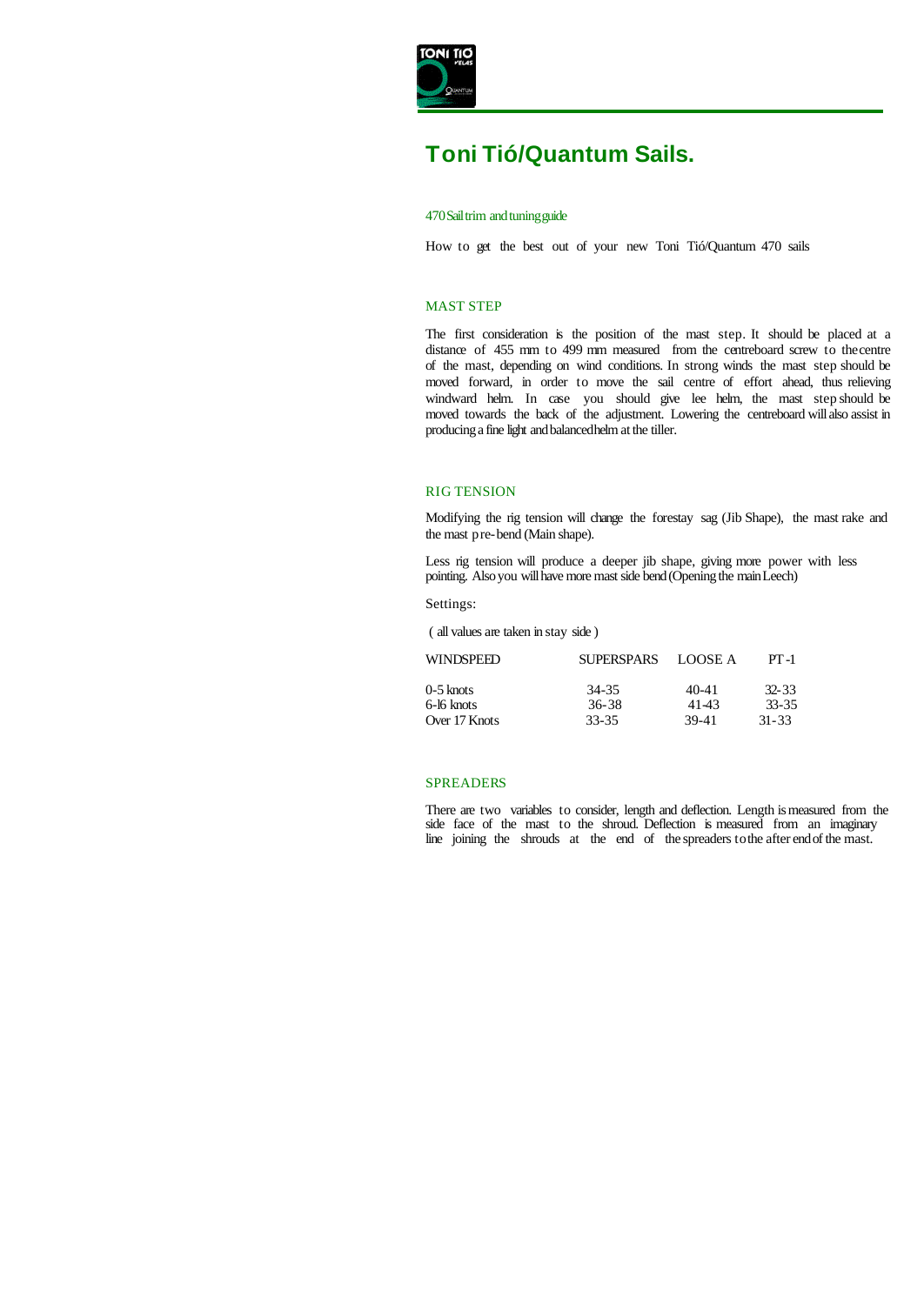

#### Length

Length (L) is normally determined by the crew's weight, shorter for a light crew, longer for a heavy crew. Short spreaders will allow the mast to bend sideways, opening the upper part of the main sail.

Up to 460 mm for a light crew, and 485 mm for a heavy crew. A good length for the spreaders would be 470mm.



#### Deflection

The deflection of the spreaders controls the mast curvature. This bend should follow the luff shape of the mainsail. The deflection should be between 13-16 cm. with no mast chocks (see drawing above distance "D").

Another system to control the Spreaders Angle is measuring the pre-bend of the mast. Using the main halyard with enough tension to keep it straight from the top till the lower mast band, measure the distance from the halyard till the mast back at the spreaders level. That has to be done with the rig sailing tension, rake and without chocks:

Settings: